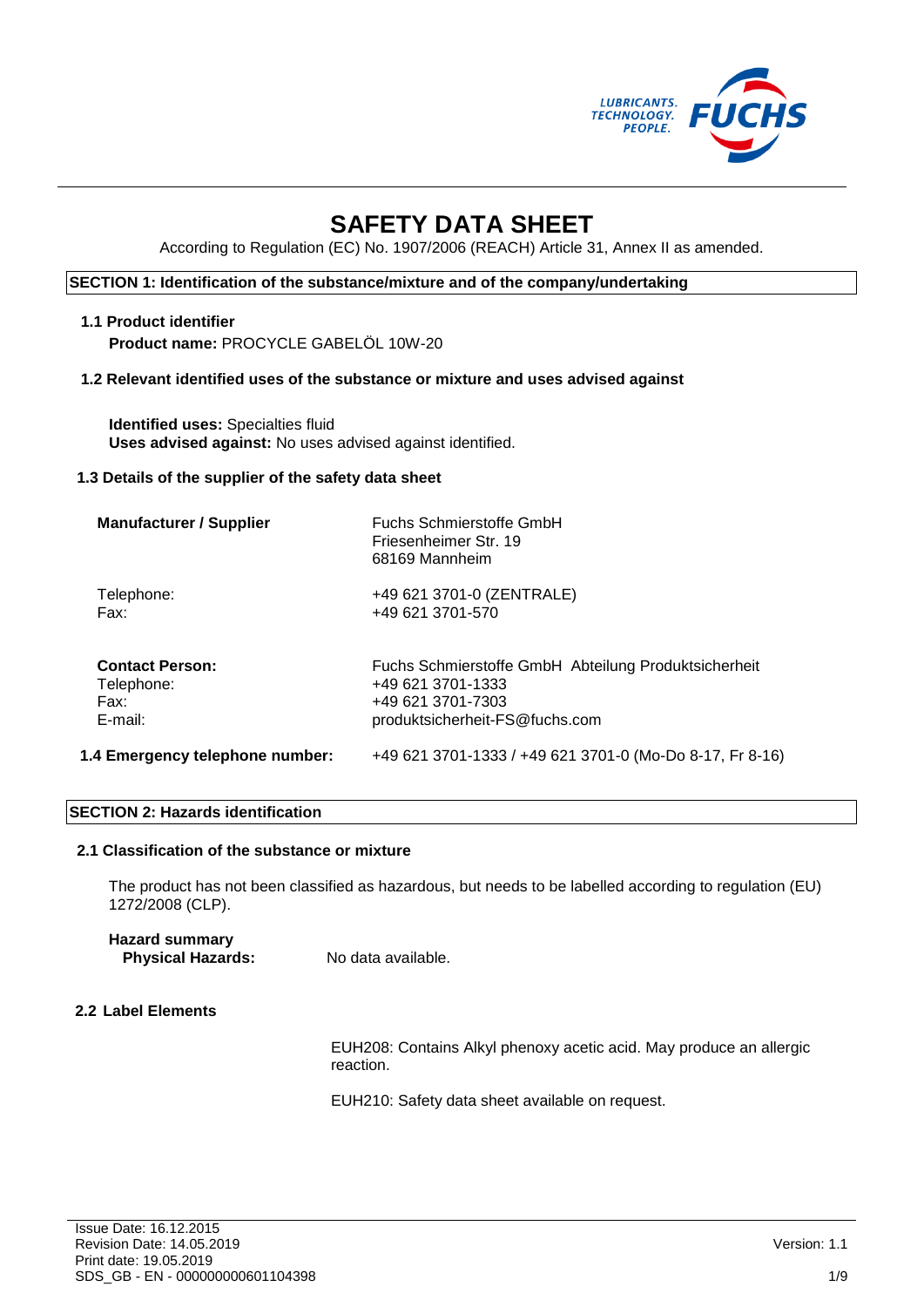

**2.3 Other hazards:** By handling of mineral oil products and chemical products no particular hazard is known when normal precautions (item 7) and personal protective equipment (item 8) are kept. The product may not be released into the environment without control.

#### **SECTION 3: Composition/information on ingredients**

#### **3.2 Mixtures**

**General information:** Mixture containing severely refined base oils and additives.

| <b>Chemical name</b>  | <b>Ildentifier</b> | <b>Concentration</b> * | <b>REACH Registration Notes</b><br>INo. |  |
|-----------------------|--------------------|------------------------|-----------------------------------------|--|
| base oil, low viscous | EINECS: 276-738-4  |                        | 50,00 - <100,00% 01-2119474889-13       |  |

All concentrations are percent by weight unless ingredient is a gas. Gas concentrations are in percent by volume.

PBT: persistent, bioaccumulative and toxic substance.

vPvB: very persistent and very bioaccumulative substance.

#### **Classification**

| ים ורו | <b>Chemical name</b>  | <b>Identifier</b> |        | <b>Classification</b>  |
|--------|-----------------------|-------------------|--------|------------------------|
|        | base oil, low viscous | EINECS: 276-738-4 | . ULL. | 1:H304<br>1ох.<br>Asp. |

CLP: Regulation No. 1272/2008.

For the wording of the listed hazard statements refer to section 16.

Please note that the mineral oils and petroleum distillates used in our products are severely refined and have a DMSO extract < 3% as measured by method IP 346 and are not classified as carcinogenic according to Note L of Annex VI of Regulation EC 1272/2008."

#### **SECTION 4: First aid measures**

| General:                                                                             | Instantly remove any clothing soiled by the product.                |
|--------------------------------------------------------------------------------------|---------------------------------------------------------------------|
| 4.1 Description of first aid measures<br>Inhalation:                                 | Supply fresh air; consult doctor in case of symptoms.               |
| Eye contact:                                                                         | Promptly wash eyes with plenty of water while lifting the eye lids. |
| <b>Skin Contact:</b>                                                                 | Wash with soap and water.                                           |
| Ingestion:                                                                           | Rinse mouth thoroughly.                                             |
| 4.2 Most important symptoms<br>and effects, both acute and<br>delayed:               | May cause skin and eye irritation.                                  |
| 4.3 Indication of any immediate<br>medical attention and<br>special treatment needed | Get medical attention if symptoms occur.                            |
| $\mathsf{E}\mathsf{C}\mathsf{TI}\mathsf{O}\mathsf{N}$ E. Eirofiabting mooguraa       |                                                                     |

#### **SECTION 5: Firefighting measures**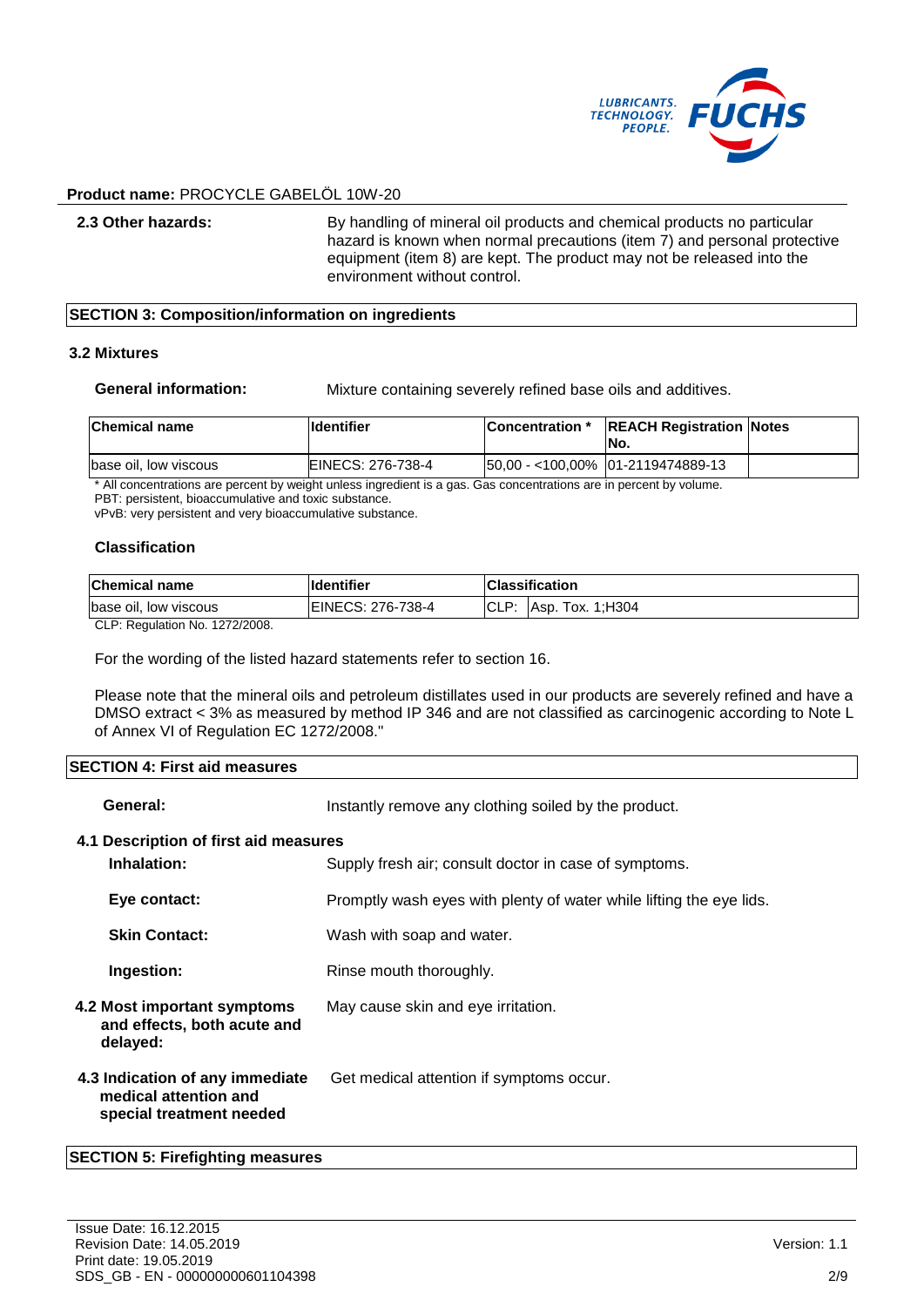

| 5.1 Extinguishing media<br><b>Suitable extinguishing</b><br>CO2, fire extinguishing powder or fog like water spraying. Extinguish larger<br>fires with alcohol resistant foam or spray water with suitable surfactant<br>media:<br>added |                                                                                                                                                                                                                                                                                           |  |  |
|------------------------------------------------------------------------------------------------------------------------------------------------------------------------------------------------------------------------------------------|-------------------------------------------------------------------------------------------------------------------------------------------------------------------------------------------------------------------------------------------------------------------------------------------|--|--|
| <b>Unsuitable extinguishing</b><br>media:                                                                                                                                                                                                | Water with a full water jet.                                                                                                                                                                                                                                                              |  |  |
| 5.2 Special hazards arising<br>from the substance or<br>mixture:                                                                                                                                                                         | During fire, gases hazardous to health may be formed.                                                                                                                                                                                                                                     |  |  |
| 5.3 Advice for firefighters                                                                                                                                                                                                              |                                                                                                                                                                                                                                                                                           |  |  |
| <b>Special fire fighting</b><br>procedures:                                                                                                                                                                                              | Move container from fire area if it can be done without risk. Dispose of fire<br>debris and contaminated fire fighting water inaccordance with official<br>regulations. Collect contaminated fire fighting water separately. It must not<br>enter drains.                                 |  |  |
| <b>Special protective</b><br>equipment for fire-fighters:                                                                                                                                                                                | Self-contained breathing apparatus and full protective clothing must be<br>worn in case of fire.                                                                                                                                                                                          |  |  |
| <b>SECTION 6: Accidental release measures</b>                                                                                                                                                                                            |                                                                                                                                                                                                                                                                                           |  |  |
| 6.1 Personal precautions,<br>protective equipment and<br>emergency procedures:                                                                                                                                                           | In case of spills, beware of slippery floors and surfaces.                                                                                                                                                                                                                                |  |  |
| <b>6.2 Environmental Precautions:</b>                                                                                                                                                                                                    | Prevent from spreading (e.g. by binding or oil barriers). Avoid release to the<br>environment. Environmental manager must be informed of all major<br>spillages. Prevent further leakage or spillage if safe to do so. Do not allow<br>to enter drainage system, surface or ground water. |  |  |
| 6.3 Methods and material for<br>containment and cleaning<br>up:                                                                                                                                                                          | Absorb with liquid-binding material (sand, diatomite, acidbinders, universal<br>binders, sawdust). Dispose of the material collected according to<br>regulations. Stop the flow of material, if this is without risk.                                                                     |  |  |
| 6.4 Reference to other<br>sections:                                                                                                                                                                                                      | See Section 8 of the SDS for Personal Protective Equipment. See Section<br>7 for information on safe handling See Section 13 for information on<br>disposal.                                                                                                                              |  |  |
| <b>SECTION 7: Handling and storage:</b>                                                                                                                                                                                                  |                                                                                                                                                                                                                                                                                           |  |  |
| 7.1 Precautions for safe<br>handling:                                                                                                                                                                                                    | Prevent formation of aerosols. Do not eat, drink or smoke when working<br>with the product. Take usual precautions when handling mineral oil<br>products or chemical products. Observe good industrial hygiene practices.<br>Provide adequate ventilation.                                |  |  |
| 7.2 Conditions for safe storage,<br>including any<br>incompatibilities:                                                                                                                                                                  | Local regulations concerning handling and storage of waterpolluting<br>products have to be followed. Do not heat up to temperatures close to the<br>flash point.                                                                                                                          |  |  |
| 7.3 Specific end use(s):                                                                                                                                                                                                                 | No data available.                                                                                                                                                                                                                                                                        |  |  |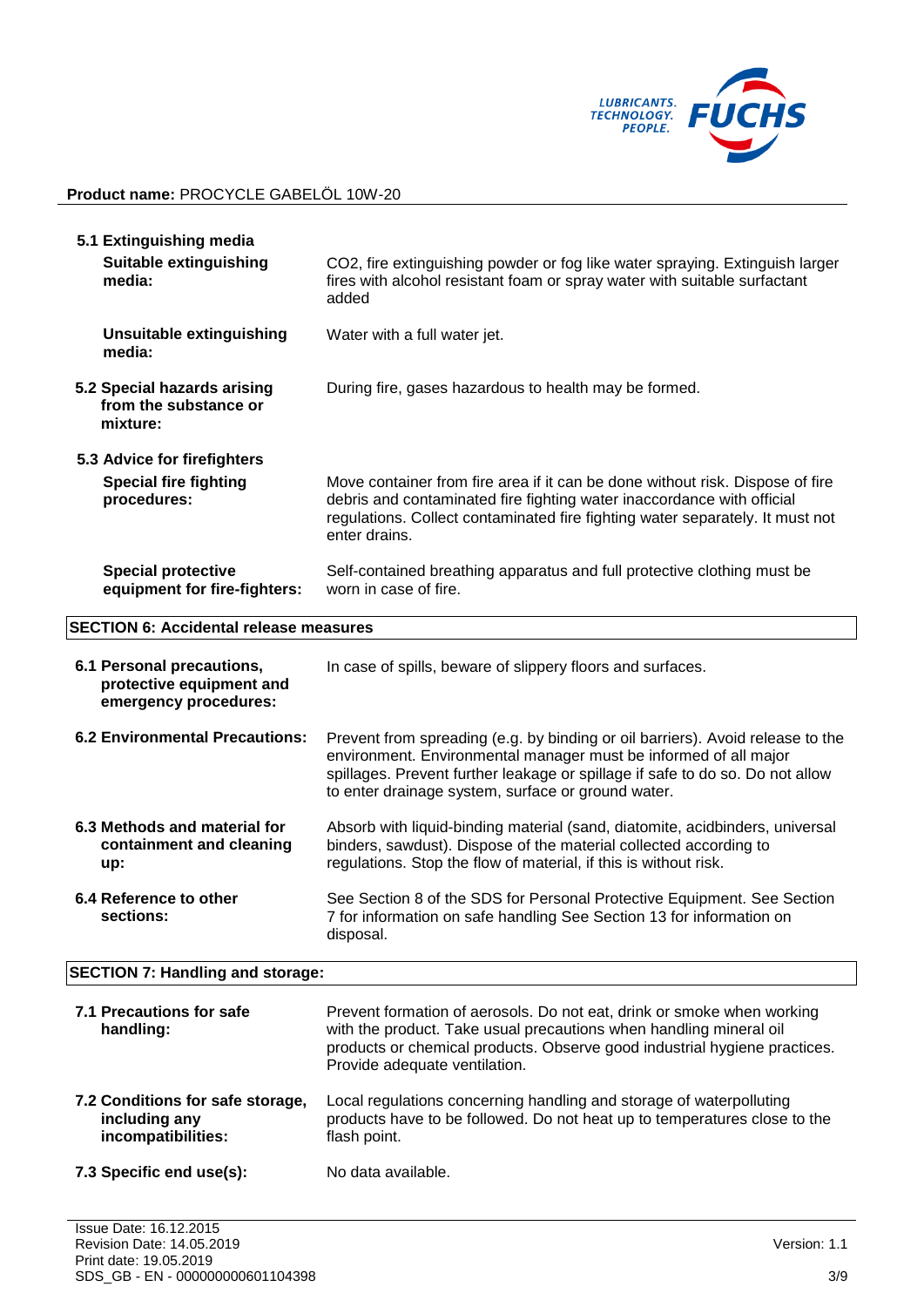

| Product name: PROCYCLE GABELOL 10W-20                                |                                                                                                                                                                                                                                                                                                                                                                         |  |
|----------------------------------------------------------------------|-------------------------------------------------------------------------------------------------------------------------------------------------------------------------------------------------------------------------------------------------------------------------------------------------------------------------------------------------------------------------|--|
| <b>Storage Class:</b>                                                | 10, Combustible liquids                                                                                                                                                                                                                                                                                                                                                 |  |
| <b>SECTION 8: Exposure controls/personal protection</b>              |                                                                                                                                                                                                                                                                                                                                                                         |  |
| <b>8.1 Control Parameters</b><br><b>Occupational Exposure Limits</b> |                                                                                                                                                                                                                                                                                                                                                                         |  |
|                                                                      | None of the components have assigned exposure limits.                                                                                                                                                                                                                                                                                                                   |  |
| 8.2 Exposure controls                                                |                                                                                                                                                                                                                                                                                                                                                                         |  |
| Appropriate engineering<br>controls:                                 | Provide adequate ventilation. Ventilation rates should be matched to<br>conditions. If applicable, use process enclosures, local exhaust ventilation,<br>or other engineering controls to maintain airborne levels below<br>recommended exposure limits. If exposure limits have not been<br>established, maintain airborne levels to an acceptable level.              |  |
|                                                                      | Individual protection measures, such as personal protective equipment                                                                                                                                                                                                                                                                                                   |  |
| <b>General information:</b>                                          | Wash hands before breaks and after work. Use personal protective<br>equipment as required. Personal protection equipment should be chosen<br>according to the CEN standards and in discussion with the supplier of the<br>personal protective equipment. The usual precautionary measures should<br>be adhered to inhandling the chemicals or the mineral oil products. |  |
| <b>Eye/face protection:</b>                                          | Safety glasses (EN 166) recommended during refilling. Avoid contact with<br>skin and eyes. Goggles/face shield are recommended. If risk of splashing,<br>wear safety goggles or face shield.                                                                                                                                                                            |  |
| <b>Skin protection</b><br><b>Hand Protection:</b>                    | Material: Nitrile-butadiene rubber (NBR).<br>Min. Breakthrough time: >= 480 min<br>Recommended thickness of the material: >= 0,38 mm                                                                                                                                                                                                                                    |  |
|                                                                      | Avoid long-term and repeated skin contact. Suitable gloves can be<br>recommended by the glove supplier. Use skin protection cream for<br>preventive skin protection. Protective gloves, where permitted in acc. to<br>safety directions. The exact break through time has to be found out by the<br>manufacturer of the protective gloves and has to be observed.       |  |
| Other:                                                               | Do not carry cleaning cloths impregnated with the product in trouser<br>pockets. Wear suitable protective clothing.                                                                                                                                                                                                                                                     |  |
| <b>Respiratory Protection:</b>                                       | Ensure good ventilation/exhaustion at the workplace. Avoid breathing<br>vapour/aerosol.                                                                                                                                                                                                                                                                                 |  |
| <b>Thermal hazards:</b>                                              | Not known.                                                                                                                                                                                                                                                                                                                                                              |  |
| <b>Hygiene measures:</b>                                             | Always observe good personal hygiene measures, such as washing after<br>handling the material and before eating, drinking, and/or smoking. Routinely<br>wash work clothing to remove contaminants. Discard contaminated<br>footwear that cannot be cleaned.                                                                                                             |  |
| <b>Environmental Controls:</b>                                       | No data available.                                                                                                                                                                                                                                                                                                                                                      |  |

 $\ddot{\phantom{a}}$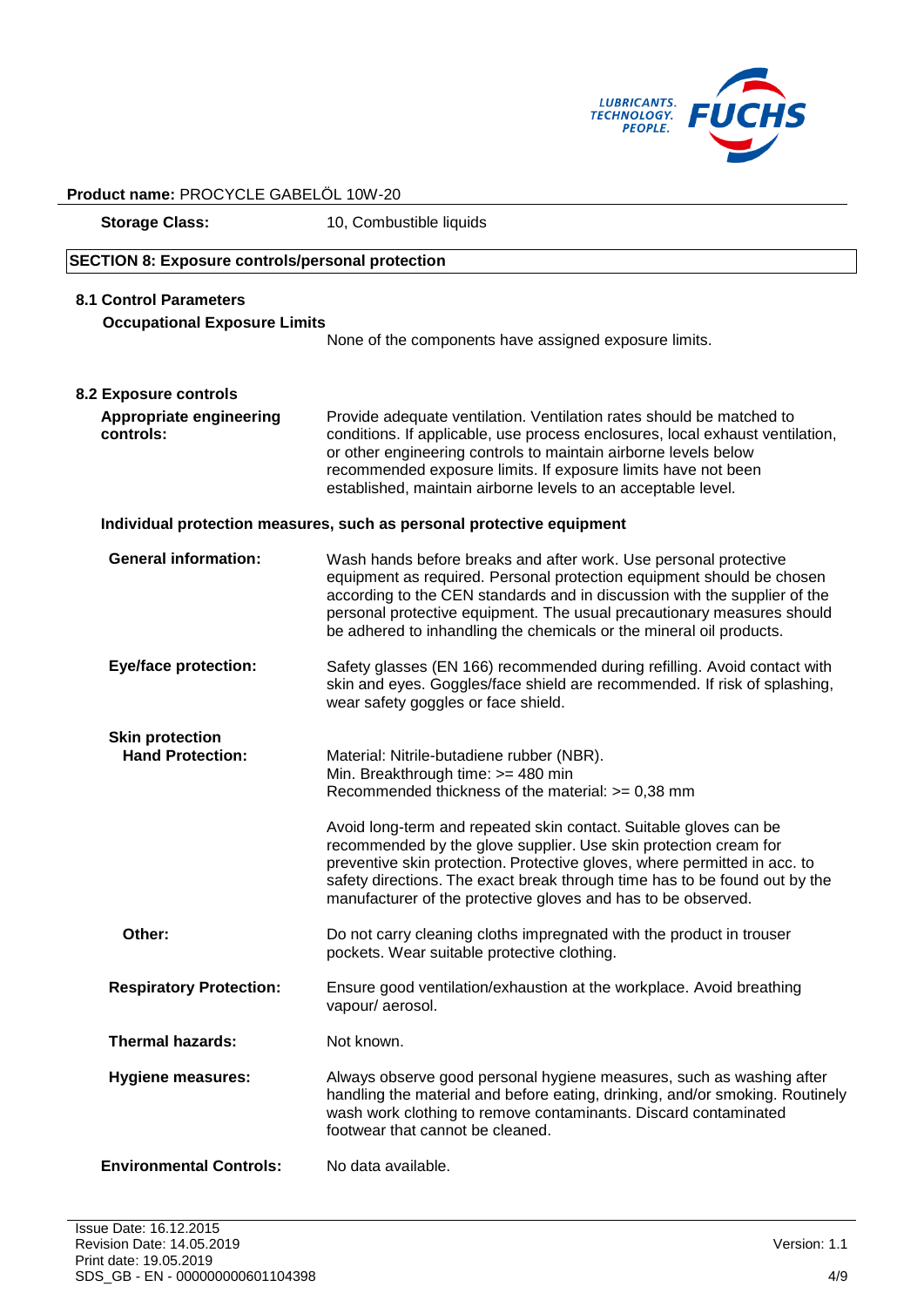

# **SECTION 9: Physical and chemical properties**

## **9.1 Information on basic physical and chemical properties**

| Appearance                               |                                       |
|------------------------------------------|---------------------------------------|
| <b>Physical state:</b>                   | liquid                                |
| Color:                                   | Yellow                                |
| Odor:                                    | Characteristic                        |
| <b>Odor Threshold:</b>                   | Not applicable for mixtures           |
| pH:                                      | Not applicable                        |
| <b>Freezing point:</b>                   | Not applicable for mixtures           |
| <b>Boiling Point:</b>                    | Value not relevant for classification |
| <b>Flash Point:</b>                      | 230 °C                                |
| <b>Evaporation Rate:</b>                 | Not applicable for mixtures           |
| Flammability (solid, gas):               | Value not relevant for classification |
| Flammability Limit - Upper (%)-:         | Value not relevant for classification |
| Flammability Limit - Lower (%)-:         | Value not relevant for classification |
| Vapor pressure:                          | Not applicable for mixtures           |
| Vapor density (air=1):                   | Not applicable for mixtures           |
| Density:                                 | 0,86 g/cm3 (20 $°C$ )                 |
| Solubility(ies)                          |                                       |
| <b>Solubility in Water:</b>              | Insoluble in water                    |
| <b>Solubility (other):</b>               | No data available.                    |
| Partition coefficient (n-octanol/water): | Not applicable for mixtures           |
| <b>Autoignition Temperature:</b>         | Value not relevant for classification |
| <b>Decomposition Temperature:</b>        | Value not relevant for classification |
| Kinematic viscosity:                     | 30,7 - 36 mm2/s (40 °C)               |
| <b>Explosive properties:</b>             | Value not relevant for classification |
| <b>Oxidizing properties:</b>             | Value not relevant for classification |
| 9.2 Other information                    | No data available.                    |
|                                          |                                       |

#### **SECTION 10: Stability and reactivity**

| <b>10.1 Reactivity:</b>                                 | Stable under normal use conditions.                                                                |
|---------------------------------------------------------|----------------------------------------------------------------------------------------------------|
| <b>10.2 Chemical Stability:</b>                         | Stable under normal use conditions.                                                                |
| 10.3 Possibility of hazardous<br>reactions:             | Stable under normal use conditions.                                                                |
| 10.4 Conditions to avoid:                               | Stable under normal use conditions.                                                                |
| 10.5 Incompatible Materials:                            | Strong oxidizing substances. Strong acids. Strong bases.                                           |
| <b>10.6 Hazardous Decomposition</b><br><b>Products:</b> | Thermal decomposition or combustion may liberate carbon oxides and<br>other toxic gases or vapors. |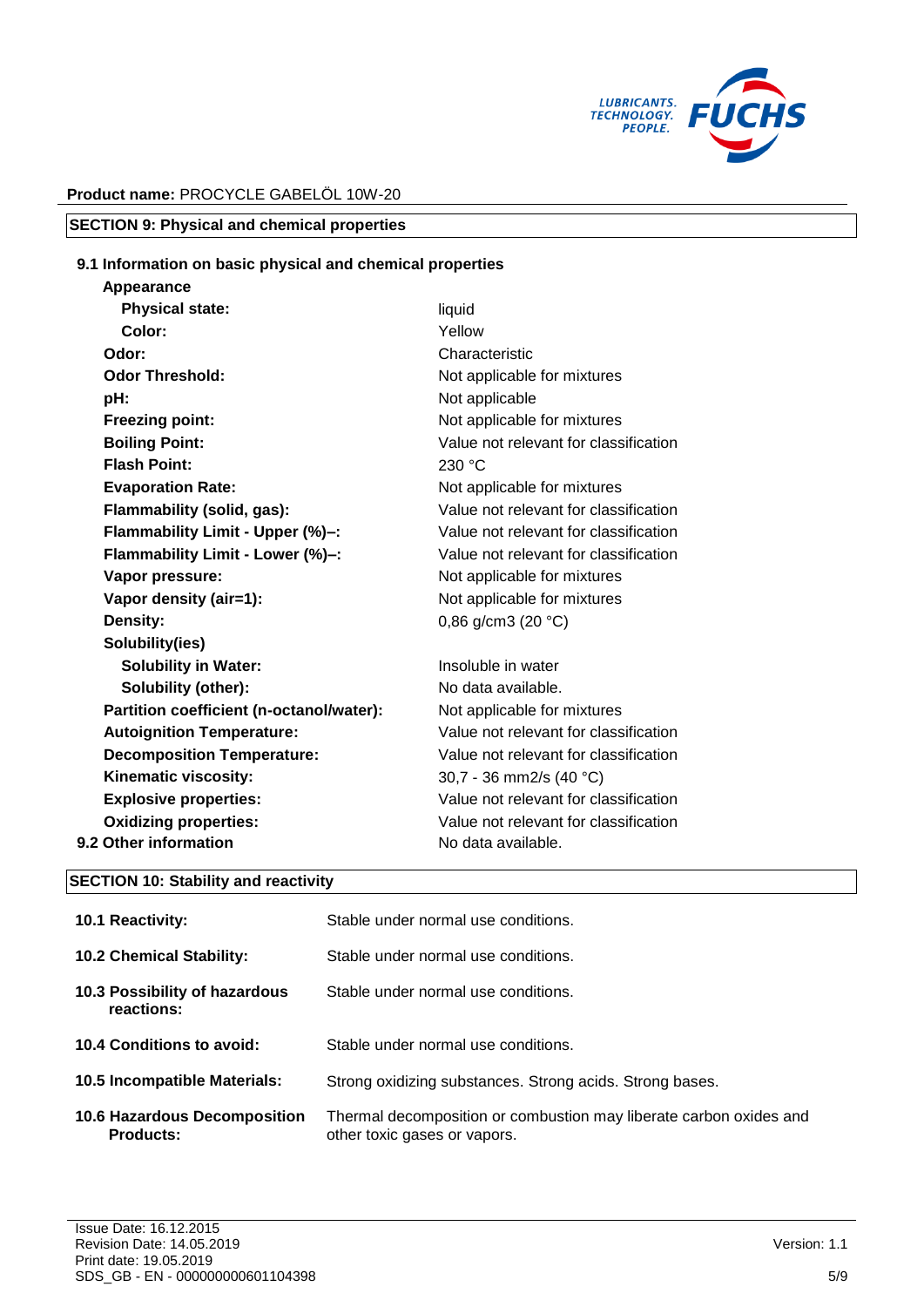

| <b>SECTION 11: Toxicological information</b>                                 |                                                                                                                                                                                       |  |  |
|------------------------------------------------------------------------------|---------------------------------------------------------------------------------------------------------------------------------------------------------------------------------------|--|--|
| 11.1 Information on toxicological effects                                    |                                                                                                                                                                                       |  |  |
| <b>Acute toxicity</b>                                                        |                                                                                                                                                                                       |  |  |
| Oral<br>Product:                                                             | Not classified for acute toxicity based on available data.                                                                                                                            |  |  |
| <b>Dermal</b><br><b>Product:</b>                                             | Not classified for acute toxicity based on available data.                                                                                                                            |  |  |
| <b>Inhalation</b><br><b>Product:</b>                                         | Not classified for acute toxicity based on available data.                                                                                                                            |  |  |
| <b>Skin Corrosion/Irritation:</b><br><b>Product:</b>                         | Based on available data, the classification criteria are not met.                                                                                                                     |  |  |
| <b>Serious Eye Damage/Eye Irritation:</b><br>Product:                        | Based on available data, the classification criteria are not met.                                                                                                                     |  |  |
| <b>Respiratory or Skin Sensitization:</b><br><b>Product:</b>                 | Skin sensitizer: Based on available data, the classification criteria are not<br>met.<br>Respiratory sensitizer: Based on available data, the classification criteria<br>are not met. |  |  |
| <b>Germ Cell Mutagenicity</b><br><b>Product:</b>                             | Based on available data, the classification criteria are not met.                                                                                                                     |  |  |
| Carcinogenicity<br><b>Product:</b>                                           | Based on available data, the classification criteria are not met.                                                                                                                     |  |  |
| <b>Reproductive toxicity</b><br><b>Product:</b>                              | Based on available data, the classification criteria are not met.                                                                                                                     |  |  |
| <b>Specific Target Organ Toxicity - Single Exposure</b><br><b>Product:</b>   | Based on available data, the classification criteria are not met.                                                                                                                     |  |  |
| <b>Specific Target Organ Toxicity - Repeated Exposure</b><br><b>Product:</b> | Based on available data, the classification criteria are not met.                                                                                                                     |  |  |
| <b>Aspiration Hazard</b><br>Product:                                         | Based on available data, the classification criteria are not met.                                                                                                                     |  |  |
| Other adverse effects:                                                       | No data available.                                                                                                                                                                    |  |  |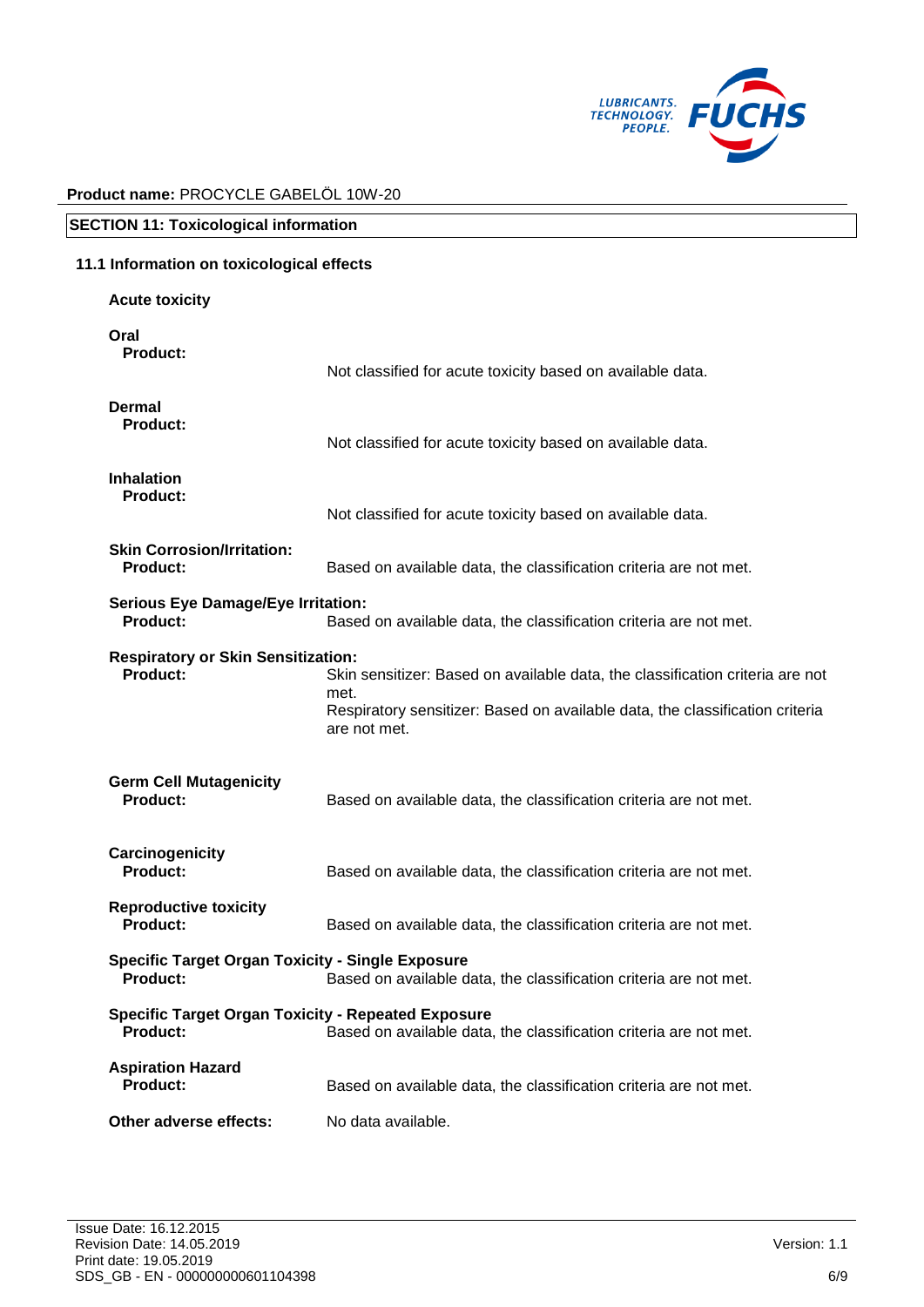

| <b>SECTION 12: Ecological information</b>                                                   |                                                                               |  |
|---------------------------------------------------------------------------------------------|-------------------------------------------------------------------------------|--|
| <b>12.1 Toxicity</b>                                                                        |                                                                               |  |
| <b>Acute toxicity</b><br><b>Product:</b>                                                    | Based on available data, the classification criteria are not met.             |  |
| <b>Chronic ToxicityProduct:</b>                                                             | Based on available data, the classification criteria are not met.             |  |
| <b>Fish</b><br><b>Specified substance(s)</b><br>base oil, low viscous                       | NOEC (Fish, 14 d): > 1.000 mg/l                                               |  |
| <b>Aquatic Invertebrates</b><br><b>Specified substance(s)</b><br>base oil, low viscous      | NOEC (Water Flea, 21 d): 10 mg/l (OECD 211)                                   |  |
| <b>Toxicity to Aquatic Plants</b><br><b>Specified substance(s)</b><br>base oil, low viscous | NOEC (Alga, 72 h): > 100 mg/l (OECD 201)                                      |  |
| 12.2 Persistence and Degradability                                                          |                                                                               |  |
| <b>Biodegradation</b><br><b>Product:</b>                                                    | Not applicable for mixtures                                                   |  |
| 12.3 Bioaccumulative potential<br>Product:                                                  | Not applicable for mixtures                                                   |  |
| 12.4 Mobility in soil:<br><b>Product:</b>                                                   | Not applicable for mixtures                                                   |  |
| 12.5 Results of PBT and vPvB<br>assessment:                                                 | The product does not contain any substances fulfilling the PBT/vPvB criteria. |  |
| 12.6 Other adverse effects:                                                                 | No data available.                                                            |  |
| <b>Water Hazard Class</b><br>(WGK):                                                         | WGK 1: slightly water-endangering.                                            |  |
| <b>SECTION 13: Disposal considerations</b>                                                  |                                                                               |  |
| 13.1 Waste treatment methods                                                                |                                                                               |  |
| <b>General information:</b>                                                                 | Dispose in accordance with all applicable regulations.                        |  |

| <b>Disposal methods:</b> | Do not empty into drains; dispose of this material and its container in a safe<br>way. When storing used products, ensure that the waste categories and<br>mixing instructions are observed. |
|--------------------------|----------------------------------------------------------------------------------------------------------------------------------------------------------------------------------------------|
|                          |                                                                                                                                                                                              |

# **European Waste Codes**

13 01 10\*: mineral based non-chlorinated hydraulic oils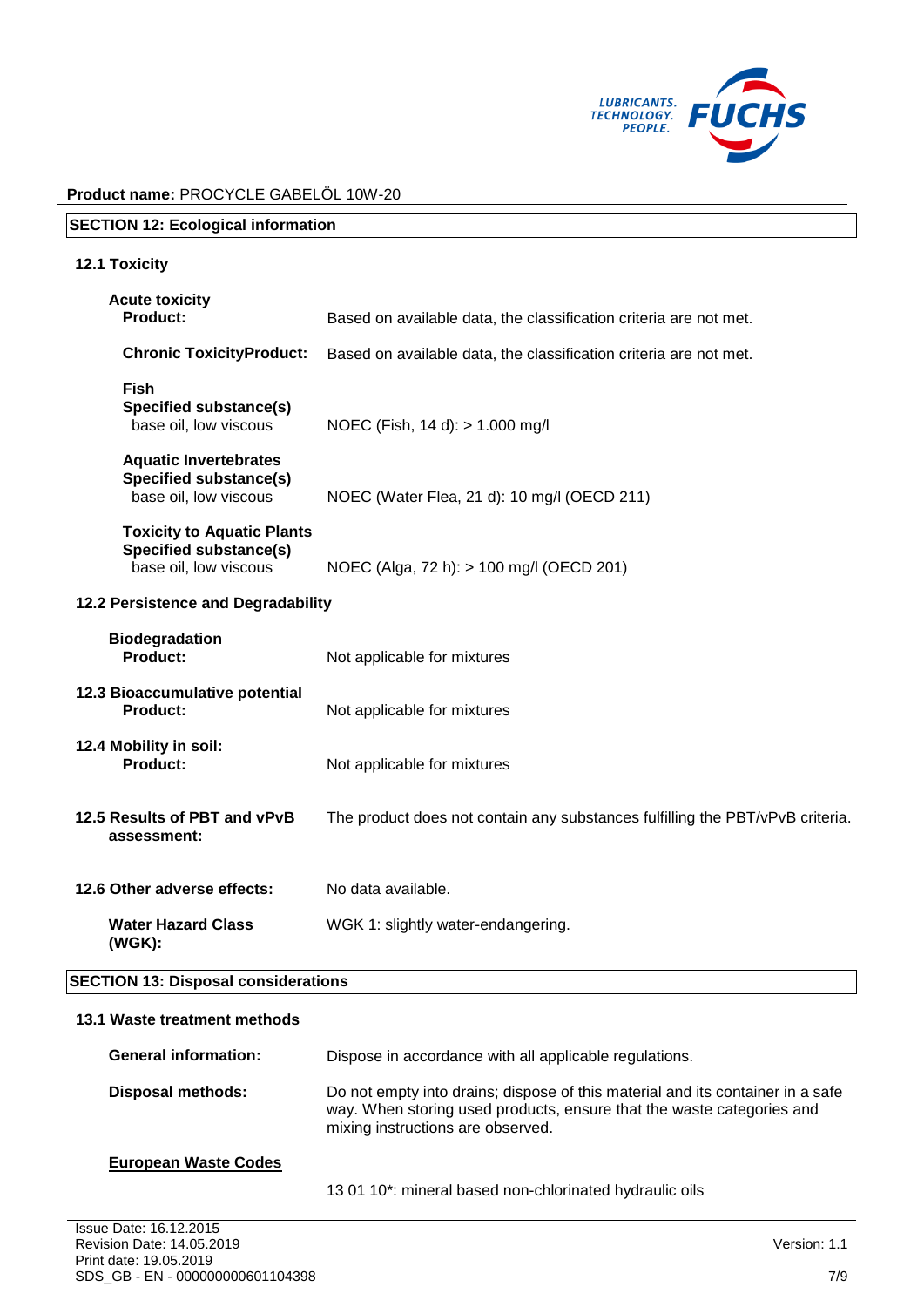

| <b>SECTION 14: Transport information</b>                                                                                                                                                                                                                                     |                     |
|------------------------------------------------------------------------------------------------------------------------------------------------------------------------------------------------------------------------------------------------------------------------------|---------------------|
| <b>ADR/RID</b><br>14.1 UN Number:<br>14.2 UN Proper Shipping Name:<br>14.3 Transport Hazard Class(es)<br>Class:<br>$Label(s)$ :<br>Hazard No. (ADR):<br>Tunnel restriction code:<br>14.4 Packing Group:<br>14.5 Environmental hazards:<br>14.6 Special precautions for user: | Non-dangerous goods |
| <b>ADN</b><br>14.1 UN Number:<br>14.2 UN Proper Shipping Name:<br>14.3 Transport Hazard Class(es)<br>Class:<br>Label(s):<br>14.3 Packing Group:<br>14.5 Environmental hazards:<br>14.6 Special precautions for user:                                                         | Non-dangerous goods |
| <b>IMDG</b><br>14.1 UN Number:<br>14.2 UN Proper Shipping Name:<br>14.3 Transport Hazard Class(es)<br>Class:<br>Label(s):<br>EmS No.:<br>14.3 Packing Group:<br>14.5 Environmental hazards:<br>14.6 Special precautions for user:                                            | Non-dangerous goods |
| <b>IATA</b><br>14.1 UN Number:<br>14.2 Proper Shipping Name:<br>14.3 Transport Hazard Class(es):<br>Class:<br>Label(s):<br>14.4 Packing Group:<br>14.5 Environmental hazards:<br>14.6 Special precautions for user:                                                          | Non-dangerous goods |

# **14.7 Transport in bulk according to Annex II of MARPOL and the IBC Code**: Not applicable.

# **SECTION 15: Regulatory information**

## **15.1 Safety, health and environmental regulations/legislation specific for the substance or mixture:**